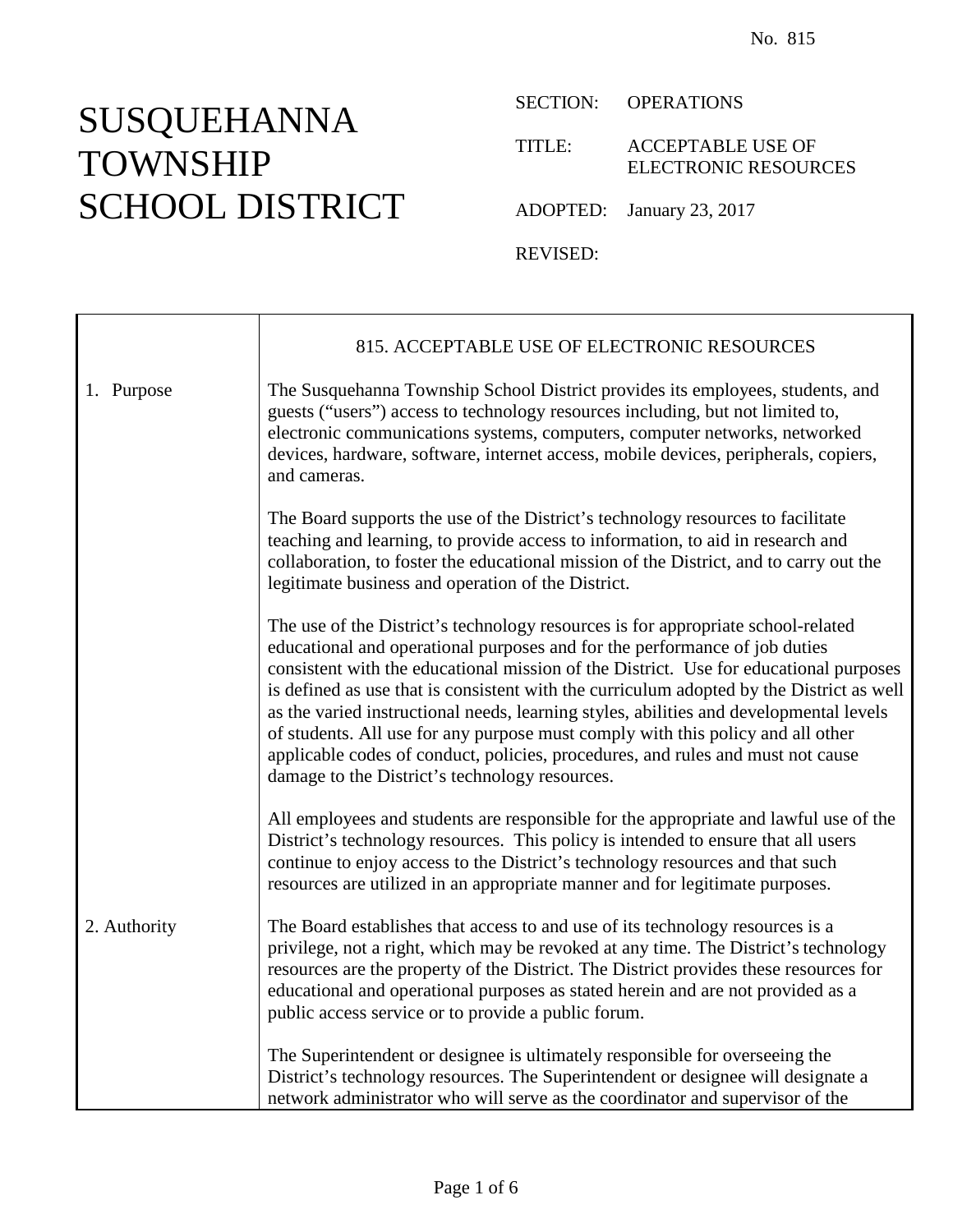|                                                            | District technology resources means all technology owned and/or operated by the<br>District, including computers, projectors, televisions, video and sound systems,<br>mobile devices, calculators, scanners, printers, cameras, portable hard drives,<br>hardware, software, routers, and networks, including the Internet. |
|------------------------------------------------------------|------------------------------------------------------------------------------------------------------------------------------------------------------------------------------------------------------------------------------------------------------------------------------------------------------------------------------|
| 3. Definition                                              | <b>District Technology Resources</b>                                                                                                                                                                                                                                                                                         |
| Child Internet<br>Protection Act 24<br>P.S. § 4601 et seq. | 8. The district shall adhere to the requirements of the Children's Online Privacy<br>Protection Act and shall obtain written parental permission to create accounts for<br>children under the age of thirteen (13).                                                                                                          |
| Protection Act<br>47 U.S.C. § 254<br>34 C.F.R. 54.520      | 7. Prior to being given access or being issued equipment, inform staff, students,<br>parents/guardian and other users that the district may use monitoring systems to<br>monitor and detect inappropriate use and tracking systems to track and recover<br>lost or stolen equipment.                                         |
| Children's Internet                                        | 6. Inform staff, students, parents/guardians and other users about this policy through<br>any appropriate methods.                                                                                                                                                                                                           |
|                                                            | 5. Makes every effort to ensure that this resource is used responsibly by students and<br>staff.                                                                                                                                                                                                                             |
|                                                            | 4. Prevention of unauthorized disclosure and dissemination of minors' personal<br>information.                                                                                                                                                                                                                               |
|                                                            | 3. Prevention of unauthorized access of District technology resources.                                                                                                                                                                                                                                                       |
|                                                            | 2. Safety and security of minors when using electronic mail, chat rooms, and social<br>networking.                                                                                                                                                                                                                           |
|                                                            | 1. Access by minors to inappropriate or harmful content.                                                                                                                                                                                                                                                                     |
|                                                            | The Superintendent or designee is directed to implement Internet safety measures to<br>effectively address the following, both through general policy, procedures and<br>through the use of filtering technology:                                                                                                            |
|                                                            | leadership for proper training for all users in the use of the District's technology<br>resources and the requirements of this policy, and who will establish a system to<br>ensure that users who access District technology resources have agreed to abide by<br>the terms of this policy.                                 |
|                                                            | District's technology resources and networks, and who will work with other regional<br>and state organizations as necessary to educate users, approve activities, provide                                                                                                                                                    |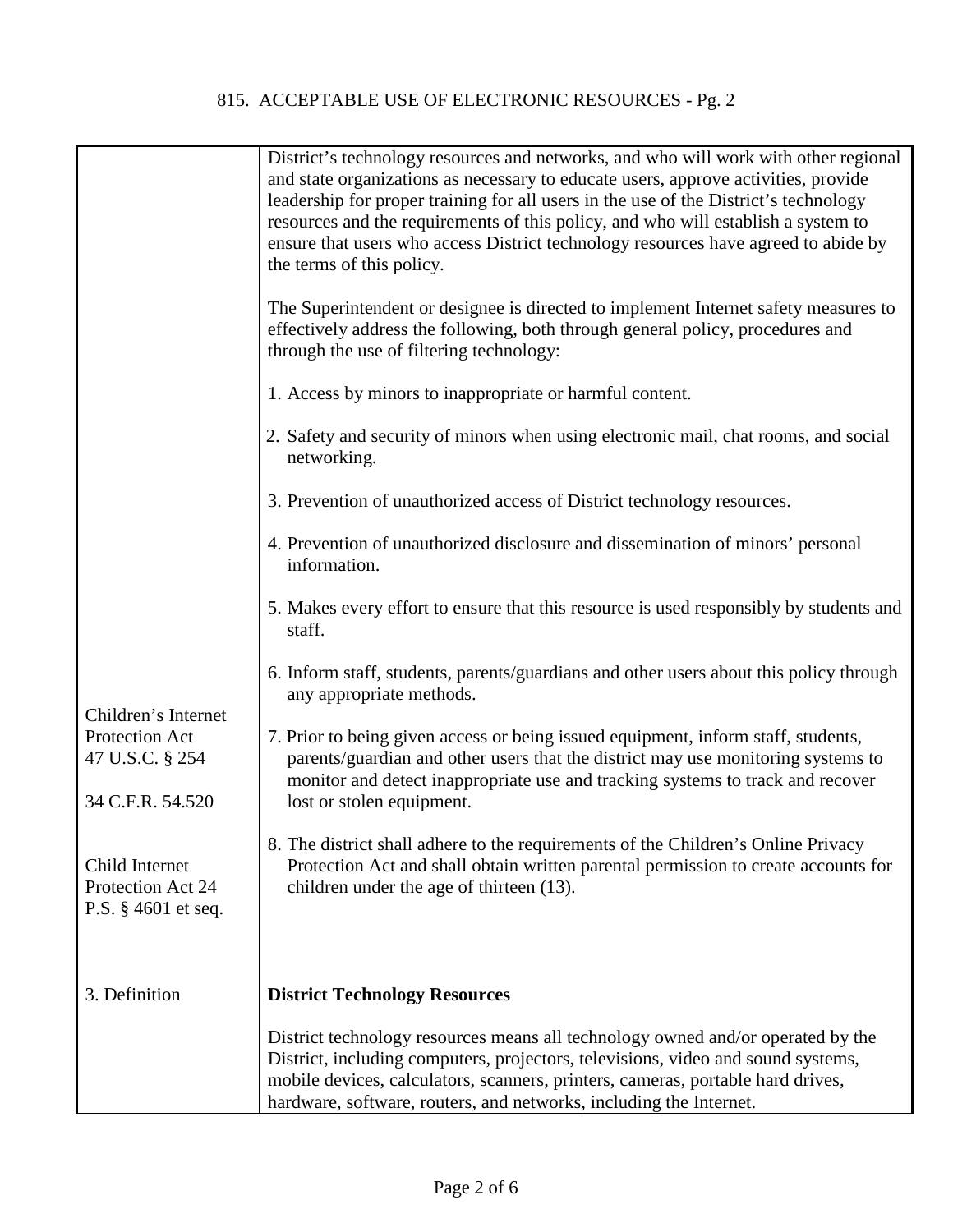|                                     | <b>User</b><br>User means anyone who utilizes or attempts to utilize District technology resources<br>while on or off District property. The term includes, but is not limited to, students,<br>staff, parents and/or guardians, and any visitors to the District that may use District<br>technology.                                                                                                                                                                                                                                                                                                                                                                                        |
|-------------------------------------|-----------------------------------------------------------------------------------------------------------------------------------------------------------------------------------------------------------------------------------------------------------------------------------------------------------------------------------------------------------------------------------------------------------------------------------------------------------------------------------------------------------------------------------------------------------------------------------------------------------------------------------------------------------------------------------------------|
| 4. Guidelines<br>Pol. 218, 815, 249 | <b>Un-authorized Use Prohibited</b>                                                                                                                                                                                                                                                                                                                                                                                                                                                                                                                                                                                                                                                           |
|                                     | Only users who have agreed to abide by the terms of this policy may utilize the<br>District's technology resources. Unauthorized use, utilizing another user's District<br>account, or exceeding one's authorization to use<br>District technology resources is prohibited.                                                                                                                                                                                                                                                                                                                                                                                                                   |
|                                     | Use of Personal Electronic Devices                                                                                                                                                                                                                                                                                                                                                                                                                                                                                                                                                                                                                                                            |
|                                     | The use of personal electronic devices on the District network is permitted only on<br>designated networks. When a user connects a personal electronic device to a District<br>network or District technology resources, this policy and its guidelines apply. Users<br>are subject to the same levels of monitoring and access as if a District-owned device<br>were being utilized. Users who connect a personal electronic device to a District<br>network explicitly waive any expectation of privacy in the content exchanged over<br>the District technology resources. Further, the District may decrypt any<br>communications or internet traffic to ensure adherence to this policy. |
|                                     | Privacy                                                                                                                                                                                                                                                                                                                                                                                                                                                                                                                                                                                                                                                                                       |
|                                     | The District reserves the right to monitor any user's utilization of District technology<br>resources. Users have no expectation of privacy while using District technology<br>resources whether on or off District property. The District may monitor, inspect,<br>copy, and review any and all usage of District technology resources including<br>information transmitted and received via the Internet to ensure compliance with this<br>and other District policies, and state and federal law. All e-mails and messages, as<br>well as any files stored on District technology resources may be inspected at any<br>time for any reason.                                                |
|                                     | Internet Filtering and CIPA Compliance                                                                                                                                                                                                                                                                                                                                                                                                                                                                                                                                                                                                                                                        |
|                                     | The District utilizes content and message filters to prevent users from accessing<br>material through District technology resources that has been determined to be<br>obscene, offensive, pornographic, harmful to minors, or otherwise inconsistent with<br>the District's educational mission. The Superintendent or designee shall establish a<br>procedure for users to request that a legitimate website or educational resource not<br>be blocked by the District's filters for a bona fide educational purpose. Such requests<br>must be either granted or rejected pursuant to the established procedure.                                                                             |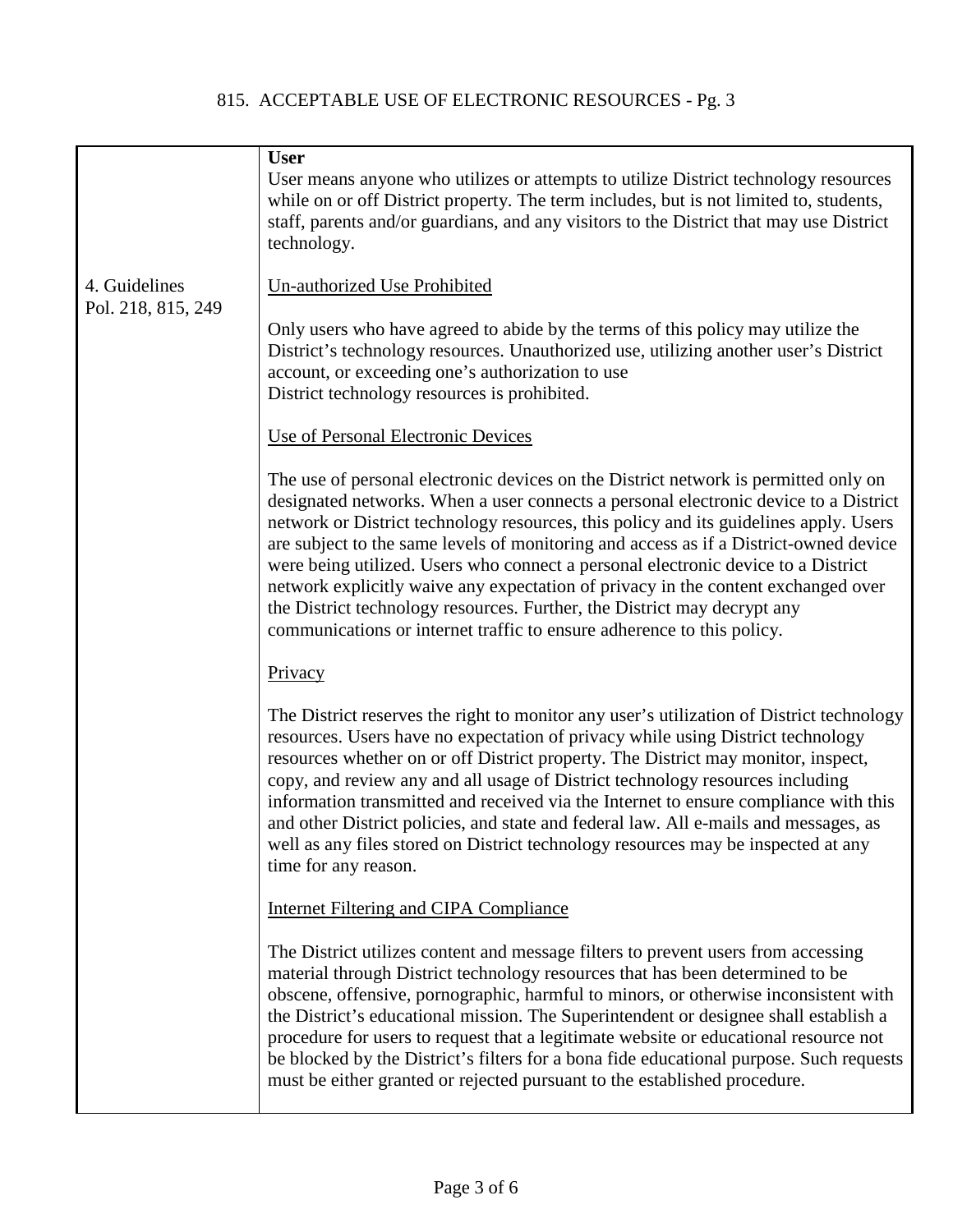| Although Susquehanna Township School District uses filtering software, all parties<br>must be aware that filters are imperfect. Material that should not get through<br>sometimes does get through and material that should not be blocked at times does<br>get blocked.                                                                                                                                                                                                                                                                                                                                                                                                    |
|-----------------------------------------------------------------------------------------------------------------------------------------------------------------------------------------------------------------------------------------------------------------------------------------------------------------------------------------------------------------------------------------------------------------------------------------------------------------------------------------------------------------------------------------------------------------------------------------------------------------------------------------------------------------------------|
| The Board directs that the Superintendent or designee ensure that students at the<br>elementary, middle school, and high school levels are educated about appropriate<br>online behavior including interacting via social networks and in chat rooms, cyber-<br>bullying, and disclosure of personal information.                                                                                                                                                                                                                                                                                                                                                           |
| Monitoring                                                                                                                                                                                                                                                                                                                                                                                                                                                                                                                                                                                                                                                                  |
| District technology resources shall be periodically monitored to ensure compliance<br>with this and other District policies including monitoring of users' online activities.<br>The network administrator designated by the Superintendent shall ensure that regular<br>monitoring is completed pursuant to this section. District technology resources are<br>not to be utilized to track the whereabouts or movements of individuals, and<br>remotely activated cameras and/or audio are not to be utilized. Exceptions to this<br>section may be authorized in advance of such action by the Superintendent or<br>designee to ensure compliance with District policies. |
| <b>District Provided Resources</b>                                                                                                                                                                                                                                                                                                                                                                                                                                                                                                                                                                                                                                          |
| District technology resources may be assigned or allocated to an individual user for<br>his or her use. Despite being allocated to a particular user, the technology resources<br>remain the property of the District and may be revoked, suspended, or inspected at<br>any time to ensure compliance with this and other District policies. Users do not<br>have an expectation of privacy in any District provided technology resource or any<br>of its contents.                                                                                                                                                                                                         |
| <b>Safety</b>                                                                                                                                                                                                                                                                                                                                                                                                                                                                                                                                                                                                                                                               |
| It is the district's goal to protect users of the network from harassment and unwanted<br>or unsolicited electronic communications. Any network user who receives<br>threatening or unwelcome electronic communications or inadvertently visits or<br>accesses an inappropriate site shall report such immediately; students to a teacher or<br>administrator and staff to an administrator.                                                                                                                                                                                                                                                                                |
| Students are to be reminded to follow safe Internet communications practices as<br>outlined below:                                                                                                                                                                                                                                                                                                                                                                                                                                                                                                                                                                          |
| • Never meet anyone in person whom you have met online.                                                                                                                                                                                                                                                                                                                                                                                                                                                                                                                                                                                                                     |
| • Remember never to write any personal things about yourself in your online profile.                                                                                                                                                                                                                                                                                                                                                                                                                                                                                                                                                                                        |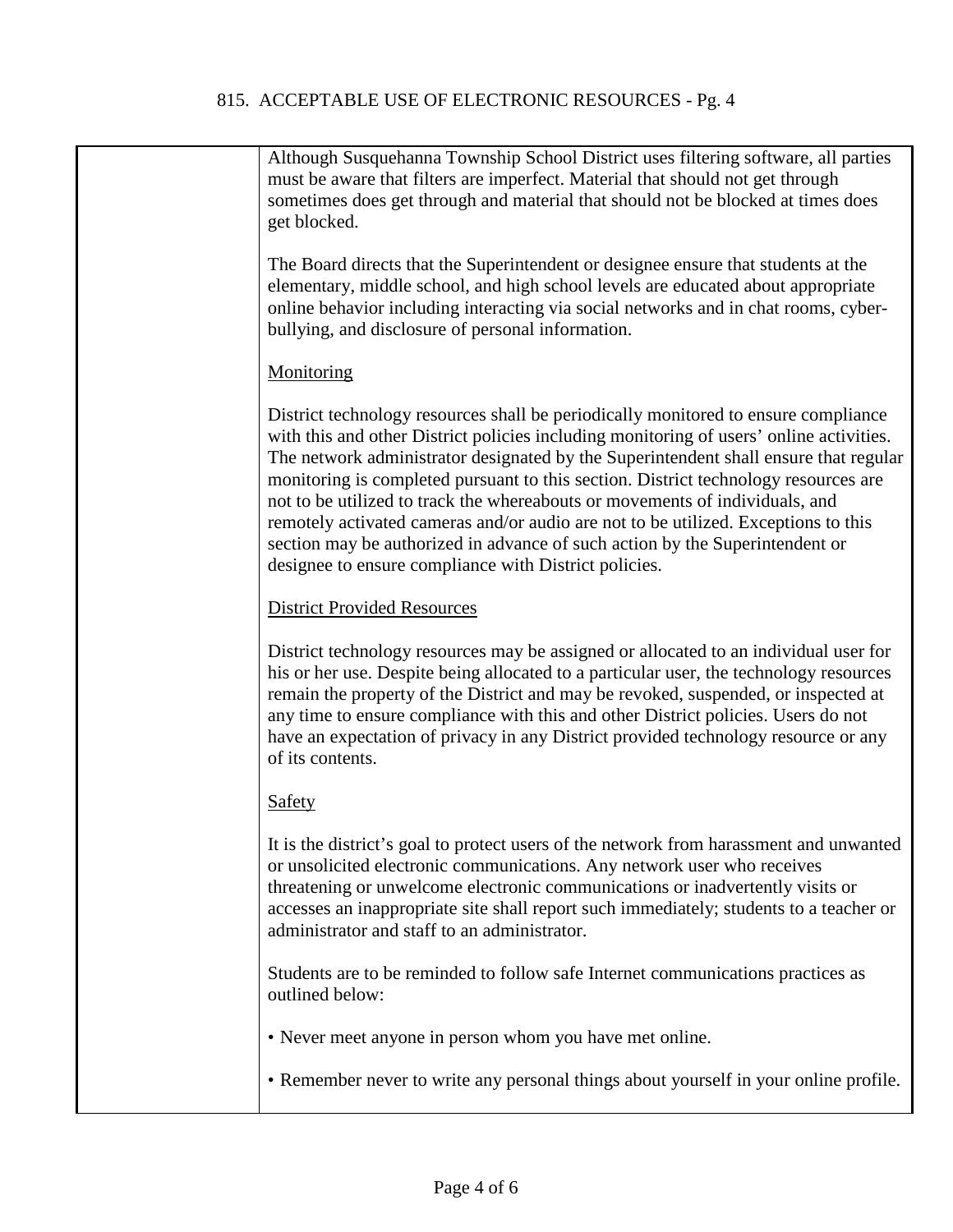|                  | • Be civil and polite online.                                                                                                                                                                                                                                                                         |
|------------------|-------------------------------------------------------------------------------------------------------------------------------------------------------------------------------------------------------------------------------------------------------------------------------------------------------|
|                  | • If people are conducting themselves poorly online, leave and report the conduct to<br>a teacher.                                                                                                                                                                                                    |
|                  | • Report any activity that makes you uncomfortable or if someone sends you<br>inappropriate e-mail.                                                                                                                                                                                                   |
|                  | • Remember that you need to know who the other person is online.                                                                                                                                                                                                                                      |
|                  | • Do not do things online that you know you wouldn't do in real life.                                                                                                                                                                                                                                 |
|                  | • If you find an inappropriate website, just click the back button and go somewhere<br>else, then report the incident to a teacher or administrator.                                                                                                                                                  |
|                  | Security                                                                                                                                                                                                                                                                                              |
|                  | System security is protected through the use of passwords. Failure to adequately<br>protect or update passwords could result in unauthorized access to personal or<br>district files. To protect the integrity of the system, these guidelines shall be<br>followed:                                  |
|                  | 1. Employees and students shall not reveal their passwords to another individual.                                                                                                                                                                                                                     |
|                  | 2. Users are not to use a computer that has been logged in under another student's or<br>employee's name.                                                                                                                                                                                             |
|                  | 3. Users are not to allow any other person to use their password or share their<br>account. Teachers and other staff shall not allow students to use their accounts.                                                                                                                                  |
|                  | 4. Any user identified as a security risk or having a history of problems with other<br>computer systems may be limited or denied access to the network.                                                                                                                                              |
|                  | 5. Administration reserves the right to access any user's account in the event of<br>suspected violations of policy.                                                                                                                                                                                  |
|                  | Consequences for Inappropriate Use of District Technology                                                                                                                                                                                                                                             |
|                  | Violations of this policy may result in the temporary or permanent revocation of a<br>user's right to access District technology resources. Additionally, students may be<br>subject to other forms of disciplinary actions for violations of this policy and/or<br>local, state, and/or federal law. |
| 5. Delegation of | The Superintendent or designee shall develop procedures, in cooperation with the                                                                                                                                                                                                                      |